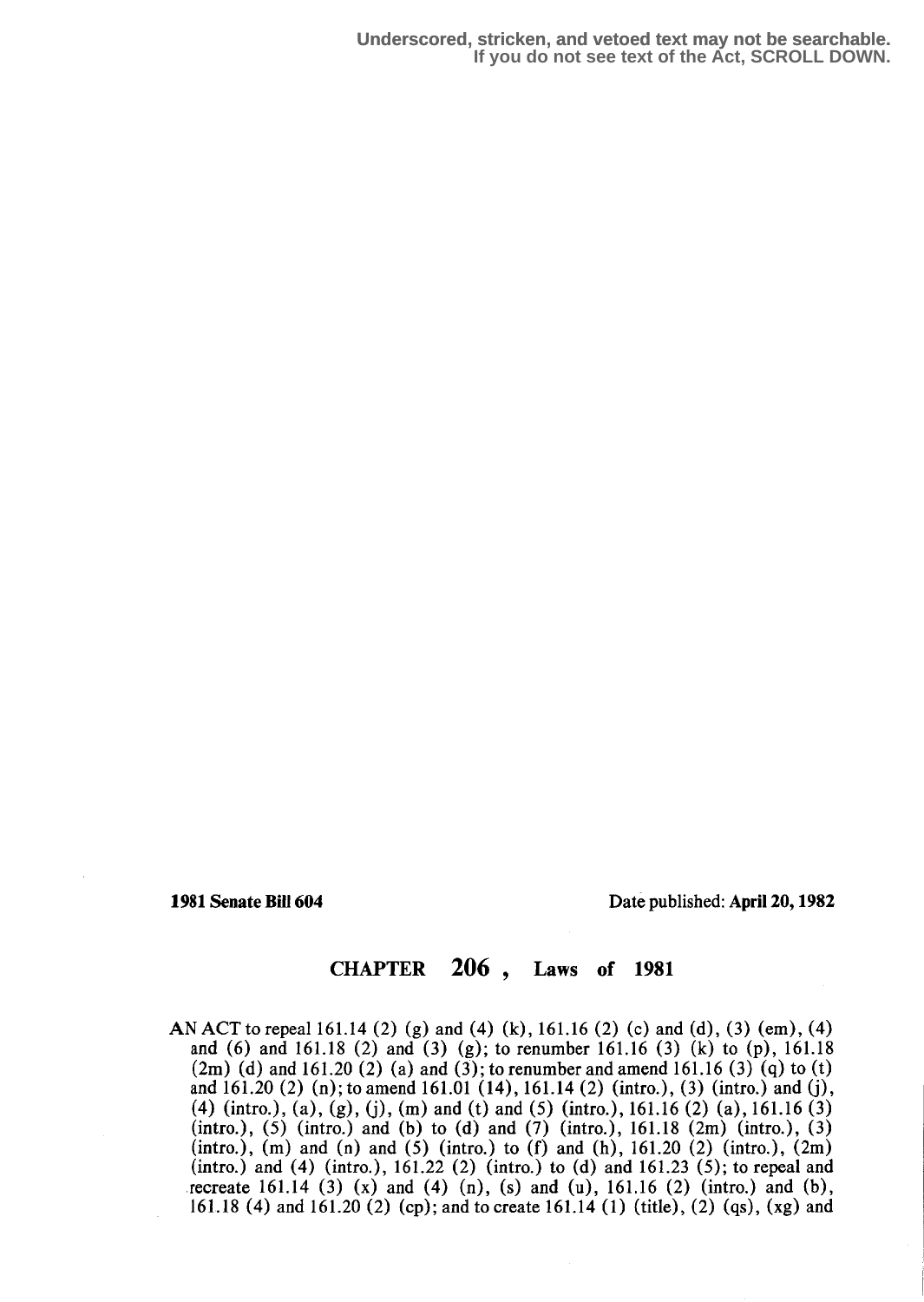$(xr)$ , (4) (ug) and (ur), (6) and (7), 161.16 (1) (title), (2) (a) 1 to 13, (7) (am),  $(8)$  and  $(9)$ , 161.18 (1) (title) and  $(6)$  (title), 161.20 (1) (title), (2) (a), (eo), (er), (n) and (o), (2m) (e), (3) and (5) (title) and 161.22 (1) (title), (2) (f) and (3) of the statutes, relating to revising the schedules of controlled substances.

The people of the state of Wisconsin, represented in senate and assembly, do enact as follows:

SECTION 1. 161.01 (14) of the statutes is amended to read:

161.01 (14) "Marijuana" means all parts of the plant plants of the genus Cannabis Sativa L<sub>rs</sub>, whether growing or not; the seeds thereof; the resin extracted from any part of the plant; and every compound, manufacture, salt, derivative, mixture or preparation of the plant, its seeds or resin, including tetrahydrocannabinols. It does not include the mature stalks of the plant, fiber produced from the stalks, oil or cake made from the seeds of the plant, any other compound, manufacture, salt, derivative, mixture or preparation of the mature stalks (except the resin extracted therefrom), fiber, oil or cake or the sterilized seed of the plant which is incapable of germination.

SECTION 2. 161.14 (1) (title) of the statutes is created to read:

161.14 (1) (title) INCLUDED SUBSTANCES.

SECTION 3. 161.14 (2) (intro.) of the statutes is amended to read:

161.14 (2) (title) OPIATES. (intro.) Any Unless specifically excepted under federal regulations or unless listed in another schedule, any of the following opiates, including or their isomers, esters, ethers, salts and, salts of isomers, esters and or ethers, unless specifically excepted, whenever the existence of these if isomers, esters, ethers and, salts is possible or salts of isomers exist within the specified chemical designation:

SECTION 4. 161.14 (2) (g) of the statutes is repealed.

SECTION 5. 161.14 (2) (qs),  $(xg)$  and  $(xr)$  of the statutes are created to read:

161 .14 (2) (qs) Methylfentanyl;

(xg) Sufentanil;

(xr) Tilidine;

SECTION 6. 161.14 (3) (intro.) and (j) of the statutes are amended to read:

161.14 (3) (title) OPIUM DERIVATIVES. (intro.) Unless specifically excepted of under federal regulations or unless listed in another schedule, any of the following opium derivatives, or their salts, isomers and or salts of isomers whenever the existence of these, if salts, isomers and or salts of isomers  $\frac{1}{15}$  possible exist within the specific chemical designation:

(j) Etorphine, except hydrochloride salts of etorphine;

SECTION 7. 161.14 (3)  $(x)$  of the statutes is repealed and recreated to read:

161 .14 (3) (x) Pholcodine;

SECTION 8. 161.14 (4) (intro.), (a), (g) and (j) of the statutes are amended to read:

161.14 (4) (title) HALLUCINOGENIC SUBSTANCES. (intro.) Any Unless specifically excepted under federal regulations or unless listed in another schedule, any material, compound, mixture or preparation which contains any quantity of the following hallucinogenic substances, or their salts, isomers and or salts of isomers, unless specifically excepted, whenever the existence of these if salts, isomers and or salts of isomers is possible exist within the specific chemical designation, in any form including a substance, salt, isomer or salt of an isomer contained in a plant, obtained from a plant or chemically synthesized:

(a) 3,4-methylenedioxy amphetamine, commonly known as "MDA";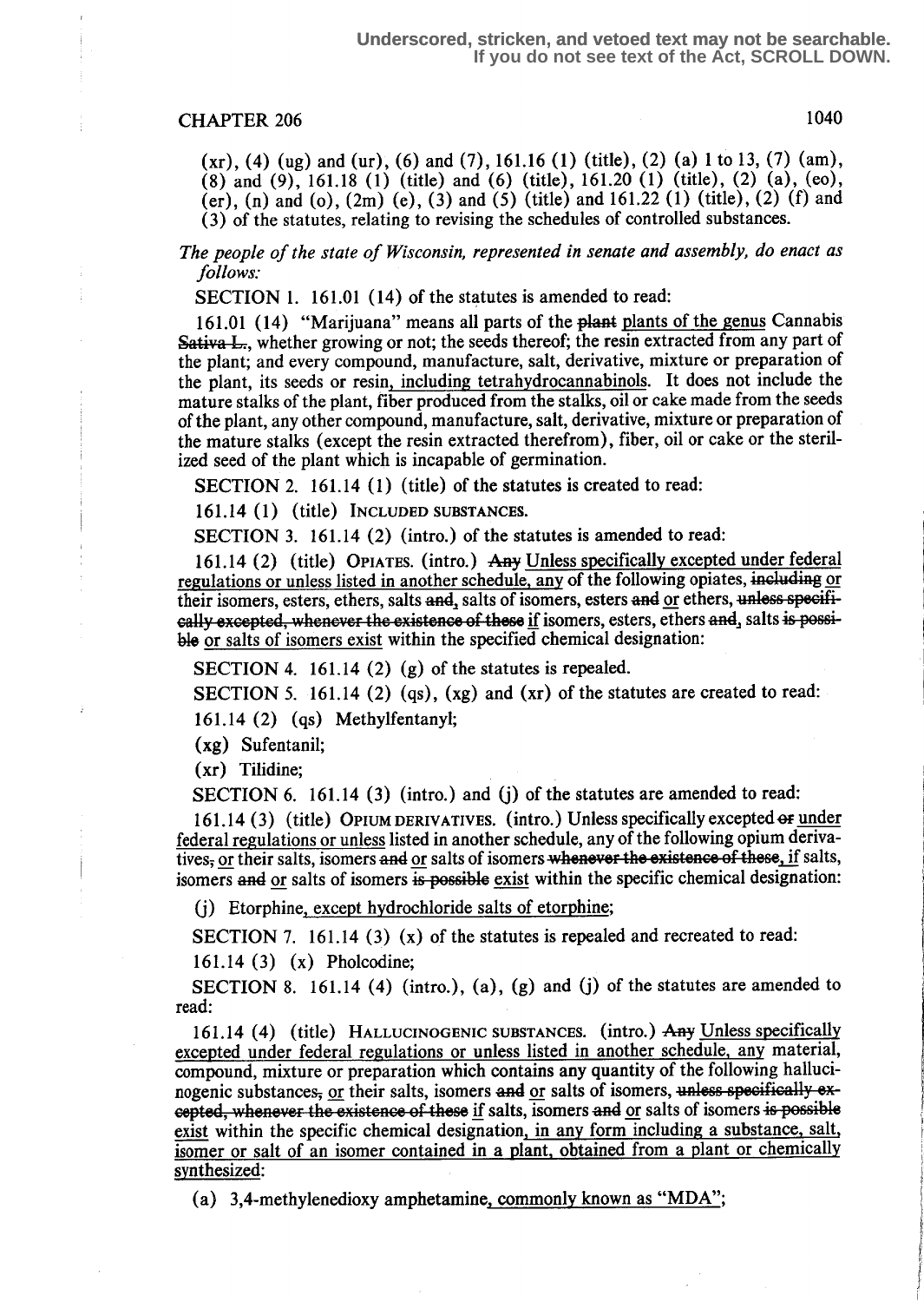(g) 4-methyl-2, 5-dimethoxyamphetamine, commonly known as "STP";

(j) Lysergic acid diethylamide, commonly known as "LSD";

SECTION 9. 161.14  $(4)$   $(k)$  of the statutes is repealed.

SECTION 10. 161.14  $(4)$  (m) of the statutes is amended to read:

161 .14 (4) (m) Mescaline, in any form, including mescaline contained in peyote, obtained from peyote or chemically synthesized;

SECTION 11. 161.14  $(4)$  (n) and (s) of the statutes are repealed and recreated to read:

161 .14 (4) (n) Phencyclidine, commonly known as "PCP".

(s) Psilocin;

SECTION 12. 161.14  $(4)$  (t) of the statutes is amended to read:

161.14 (4) (t) Tetrahydrocannabinols, commonly known as "THC", in any form including tetrahydrocannabinols contained in marijuana, obtained from marijuana or chemically synthesized;

SECTION 13. 161.14  $(4)$  (u) of the statutes is repealed and recreated to read:

161.14 (4) (u) 1- $[1-(2-thienyl)-cyclohexyl]$ -piperidine, which is the thiophene analog of phencyclidine;

SECTION 14. 161.14 (4) (ug) and (ur) of the statutes are created to read:

161 .14 (4) (ug) N-ethyl-l-phenylcyclohexylamine, which is the ethylamine analog of phencyclidine;

(ur) 1-(1-phenylcyclohexyl)-pyrrolidine, which is the pyrrolidine analog of phencyclidine;

SECTION 15. 161.14 (5) (intro.) of the statutes is amended to read:

161 .14 (5) (title) DEPRESSANTS . (intro.) Unless specifically excepted under federal regulations or unless listed in another schedule, any material, compound, mixture or preparation which contains any quantity of the following substances having a depressant effect on the central nervous system, including its or their salts, isomers, and or salts of aration which contains any quantity of the following substances having a depressant effect on the central nervous system, including its or their salts, isomers, and or salts of isomers whenever the existence of such, if s exist within the specific chemical designation:

SECTION 16. 161.14 (6) of the statutes is created to read:

161.14 (6) IMMEDIATE PRECURSORS. Unless specifically excepted under federal regulations or unless listed in another schedule, any material, compound, mixture or preparation which contains any quantity of the following substances or their salts:

(a) Immediate precursors to phencyclidine:

1. 1-phenylcyclohexylamine.

2. 1-piperidinocyclohexanecarbonitrile.

SECTION 16m. 161.14 (7) of the statutes is created to read:

161 .14 (7) STIMULANTS. Unless specifically excepted under federal regulations or unless listed in another schedule, any material, compound, mixture or preparation which contains any quantity of the following stimulants or their salts, isomers or salts of isomers, if salts, isomers or salts of isomers exist within the specific chemical designation :

(a) Fenethylline.

(b) N-ethylamphetamine.

SECTION 17. 161.16 (1) (title) of the statutes is created to read:

161. 16 (1) (title) INCLUDED SUBSTANCES.

SECTION 18. 161.16 (2) (intro.) of the statutes is repealed and recreated to read: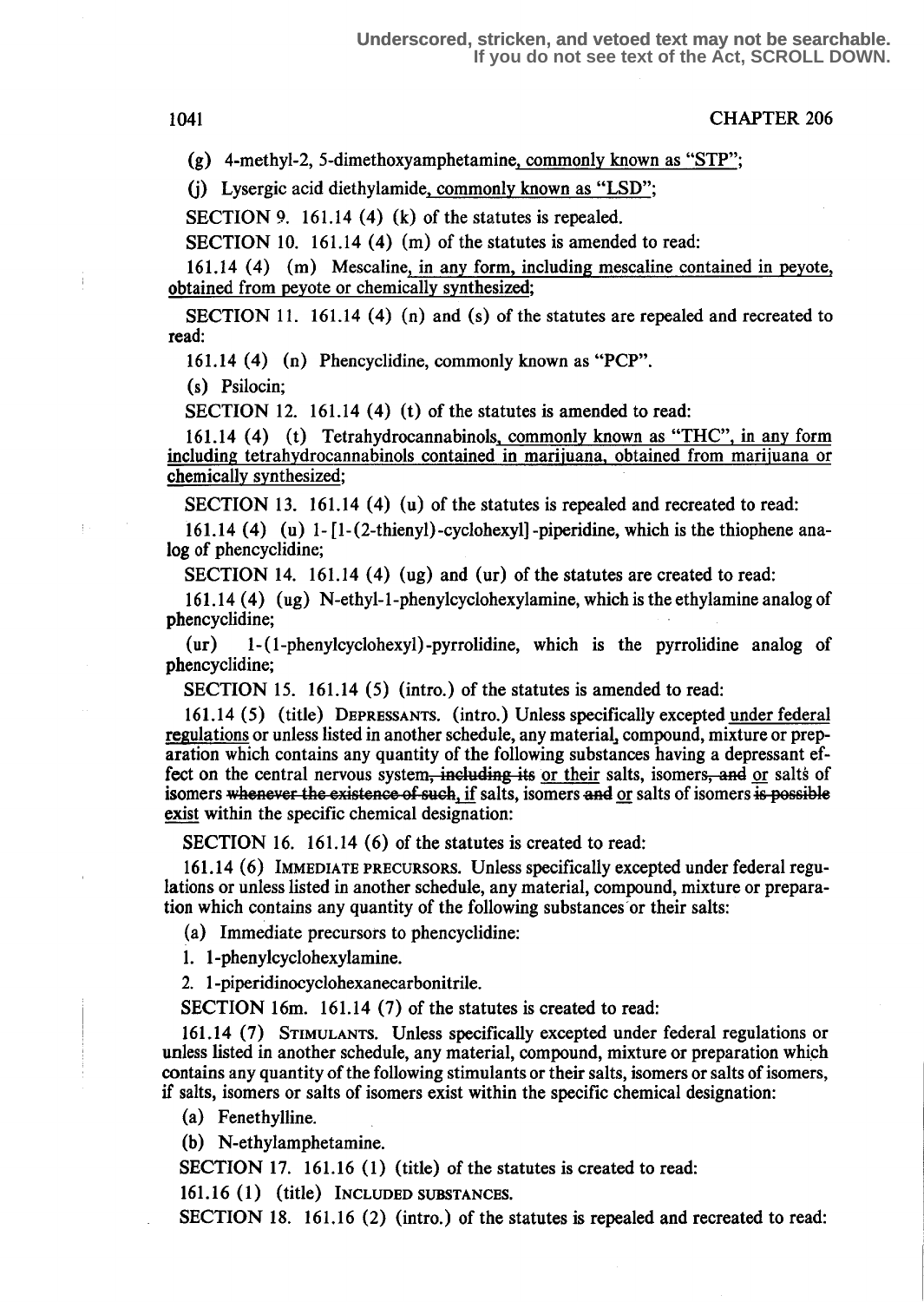161.16 (2) (title) SUBSTANCES OF PLANT ORIGIN. (intro.) Unless specifically excepted under federal regulations or unless listed in another schedule, any of the following substances in any form, including a substance contained in a plant, obtained from a plant or chemically synthesized:

SECTION 19. 161.16 (2) (a) of the statutes is amended to read:

161 .16 (2) (a) Opium and opiate, and any salt, compound, derivative or preparation of opium or opiate. Apomorphine, dextrorphan, nalbuphine, butorphanol, naloxone and naltrexone and their respective salts and the isoquinoline alkaloids of opium and their respective salts are excluded from this paragraph. The following substances and their salts, isomers and salts of isomers, if salts, isomers or salts of isomers exist under the specific chemical designation, are included in this paragraph:

SECTION 20. 161.16 (2) (a) 1 to 13 of the statutes are created to read:

161.16 (2) (a) 1. Opium, including raw opium, opium extracts, opium fluid extracts, powdered opium, granulated opium and tincture of opium.

2. Opium poppy and poppy straw.

3. Concentrate of poppy straw, which is the crude extract of poppy straw in either liquid, solid or powder form containing the phenanthrene alkaloids of the opium poppy.

4. Codeine.

5. Ethylmorphine.

6. Etorphine hydrochloride.

7. Hydrocodone, also known as dihydrocodeinone.

8. Hydromorphone, also known as dihydromorphinone.

9. Metopon.

10. Morphine.

11. Oxycodone.

12. Oxymorphone.

13. Thebaine.

SECTION 21. 161.16 (2) (b) of the statutes is repealed and recreated to read:

161.16 (2) (b) Coca leaves and any salt, compound, derivative or preparation of coca leaves. Decocainized coca leaves or extractions which do not contain cocaine or ecgonine are excluded from this paragraph. The following substances and their salts, isomers and salts of isomers, if salts, isomers or salts of isomers exist under the specific chemical designation, are included in this paragraph:

1. Cocaine.

2. Ecgonine.

SECTION 22. 161.16 (2) (c) and (d) of the statutes are repealed.

SECTION 23. 161.16 (3) (intro.) of the statutes is amended to read:

161.16 (3) (title) OPIATES. (intro.) Any Unless specifically excepted under federal regulations or unless listed in another schedule, any of the following opiates, including or their isomers, esters, ethers, salts and salts of isomers, whenever the existence of these if isomers, esters, ethers and, salts is possible or salts of isomers exist within the specific chemical designation:

SECTION 24. 161.16 (3) (em) of the statutes is repealed.

SECTION 25. 161.16 (3) (k) to (p) of the statutes are renumbered 161.16 (3) (q) to  $(t)$ .

SECTION 26. 161.16 (3) (q) to (t) of the statutes are renumbered 161.16 (3) (k), (m), (n) and (p), respectively, and amended to read: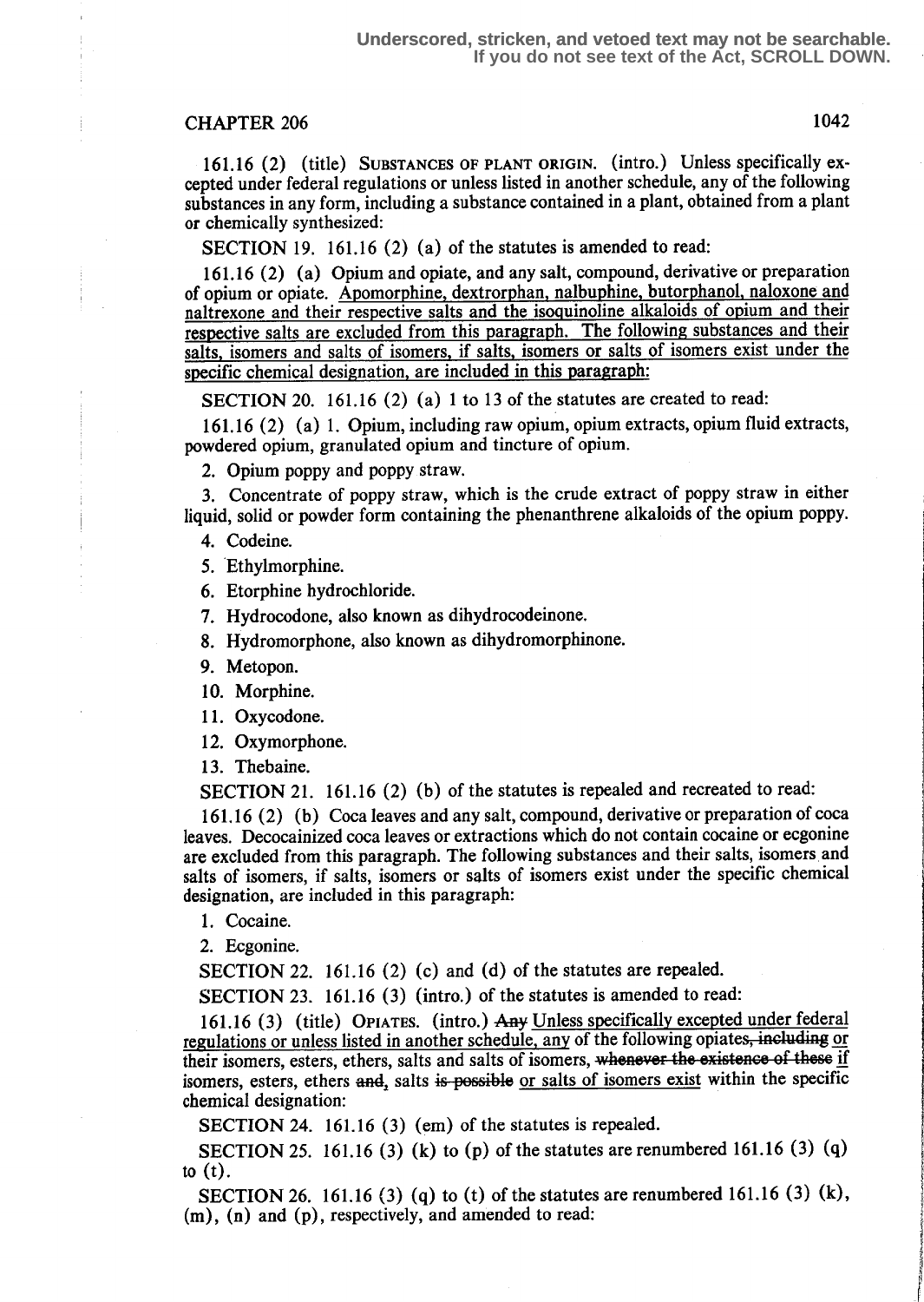1043 CHAPTER 206

161 .16 (3) (k) Pethidine Meperidine, also known as pethidine;

(m) Pethidine Meperidine--Intermediate--A, 4-cyano-1-methyl-4-phenylpiperidine;

(n) Pethidine Meperidine--Intermediate--B, ethyl-4-phenylpiperidine-4-carboxylate;

 $(p)$  Pethidine Meperidine--Intermediate--C, 1-methyl-4-phenylpiperidine-4-carboxylic acid;

SECTION 27. 161.16 (4) of the statutes is repealed.

SECTION 28. 161.16 (5) (intro.) and (b), (c), and (d), as affected by chapter .... (Senate Bill 98), laws of 1981, of the statutes are amended to read:

161 .16 (5) (title) STIMULANTS. (intro.) Unless specifically excepted under federal regulations or unless listed in another schedule, any material, compound, mixture, or preparation which contains any quantity of the following substances having a stimulant effect on the central nervous system:

(b) Methamphetamine, its salts, optical isomers, and salts of its optical isomers;

 $(c)$  Phenmetrazine and, its salts, isomers and salts of its isomers;

(d) Methylphenidate, its salts, optical isomers and salts of its optical isomers.

SECTION 29. 161.16 (6) of the statutes is repealed.

SECTION 30. 161.16 (7) (intro.) of the statutes is amended to read:

161.16 (7) (title) DEPRESSANTS. (intro.) Unless specifically excepted under federal regulations or unless listed in another schedule, any material, compound, mixture, or preparation which contains any quantity of the following substances having a depressant effect on the central nervous system or their salts, isomers or salts of isomers, if salts, isomers or salts of isomers exist within the specific chemical designation:

SECTION 31. 161.16 (7) (am) and (8) of the statutes are created to read:

161 .16 (7) (am) Methaqualone;

(8) IMMEDIATE PRECURSORS. Unless specifically excepted under federal regulations or unless listed in another schedule, any material, compound, mixture or preparation which contains any quantity of the following substances:

(a) An immediate precursor to amphetamine or methamphetamine:

1. Phenylacetone, commonly known as "P2P".

SECTION 31m. 161.16 (9) of the statutes is created to read:

<sup>161</sup> .16 (9) OTHER SUBSTANCES. Unless specifically excepted by federal regulations or unless listed in another schedule, any material, compound, mixture or preparation which contains any quantity of the following substances or their salts, isomers or salts of isomers, if salts, isomers or salts of isomers exist under the specific chemical designation :

(a) Pentazocine.

SECTION 32. 161.18 (1) (title) of the statutes is created to read:

161 .18 (1) (title) INCLUDED SUBSTANCES.

SECTION 33. 161.18 (2) of the statutes is repealed.

SECTION 34. 161.18 (2m) (intro.) of the statutes is amended to read:

161.18 (2m) (title) STIMULANTS. (intro.) Any Unless specifically excepted by federal regulations or unless listed in another schedule, any material, compound, mixture, or preparation which contains any quantity of the following substances having a potential for abuse associated with a stimulant effect on the central nervous system or their salts, isomers or salts of isomers, if salts, isomers or salts of isomers exist within the specific chemical designation:

SECTION 34m. 161.18  $(2m)$  (d) of the statutes is renumbered 161.20  $(2)$  (eq).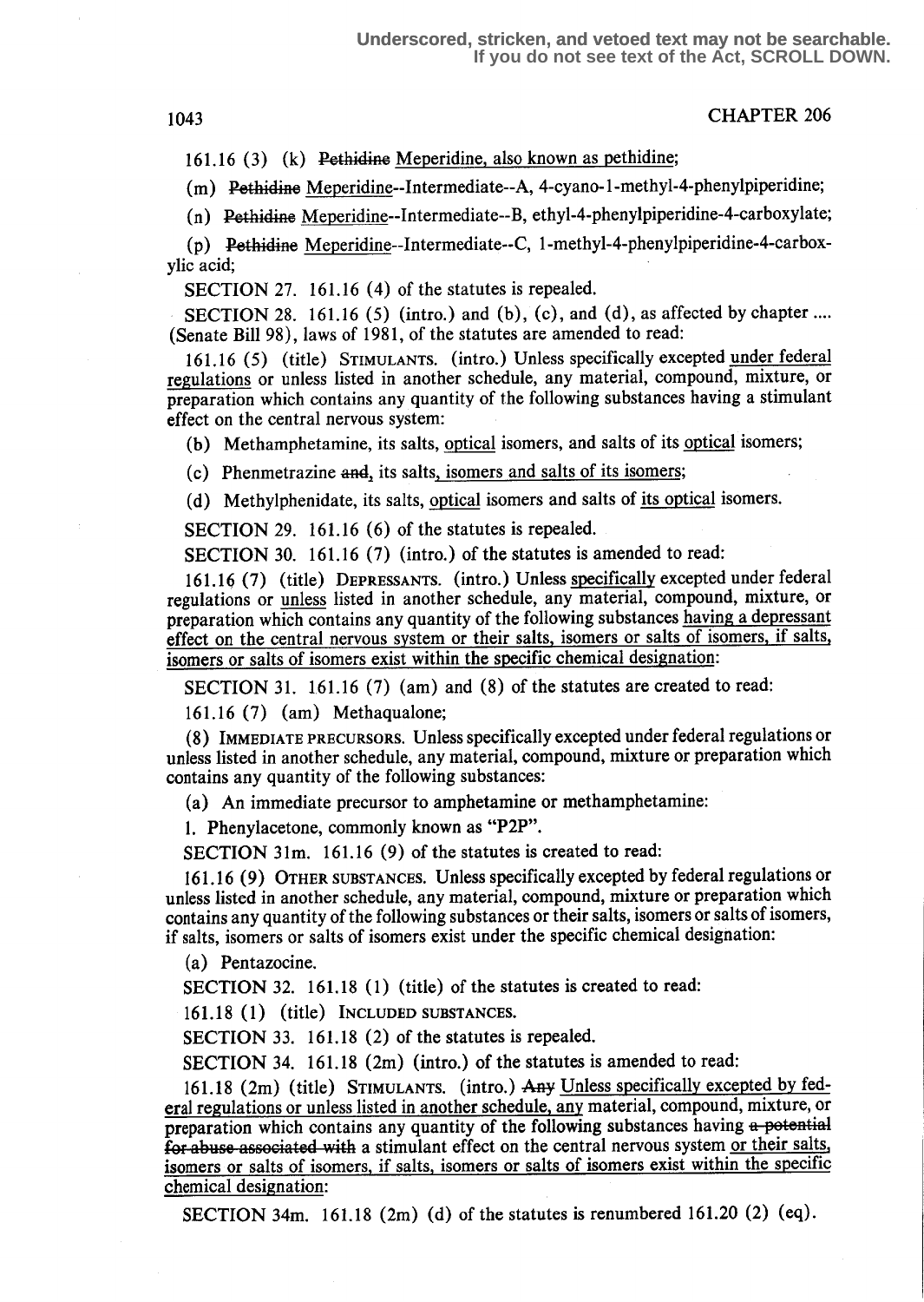SECTION 35. 161.18 (3) (intro.) of the statutes is amended to read:

161 .18 (3) (title) DEPRESSANTS. (intro.) Unless specifically excepted under federal regulations or unless listed in another schedule, any material, compound, mixture or preparation which contains any quantity of the following substances having a potential for abuse associated with a depressant effect on the central nervous system or their salts, isomers or salts of isomers, if salts, isomers or salts of isomers exist within the specific chemical designation:

SECTION 36. 161.18 (3) (g) of the statutes is repealed.

SECTION 37. 161.18 (3) (m) and (n) of the statutes are amended to read:

 $161.18$  (3) (m) Unless excepted under federal regulations, any Any compound, mixture, or preparation containing amobarbital, secobarbital, pentobarbital or any salt thereof and one or more other active medicinal ingredients which are not listed in any schedule.

(n) Unless excepted under federal regulations, any  $Any$  suppository dosage form containing amobarbital, secobarbital, or pentobarbital, or any salt of any of these drugs and approved by the federal food and drug administration for marketing only as a suppository.

SECTION 38. 161.18 (4) of the statutes, as affected by chapter .... (Senate Bill 98), laws of 1981, is repealed and recreated to read:

161 .18 (4) OTHER SUBSTANCES. Unless specifically excepted under federal regulations or unless listed in another schedule, any material, compound, mixture or preparation which contains any quantity of the following substances or their salts, isomers or salts of isomers, if salts, isomers or salts of isomers exist under the specific chemical designation:

(a) Nalorphine.

(b) Not more than 12.5 milligrams per dosage unit of pentazocine with one or more active, nonnarcotic ingredients in recognized therapeutic amounts.

SECTION 39. 161.18 (5) (intro.) to (f) and (h) of the statutes are amended to read:

161.18 (5) (title) NARCOTIC DRUGS. (intro.) Any Unless specifically excepted under federal regulations or unless listed in another schedule any material, compound, mixture or preparation containing limited quantities of any of the following narcotic drugs, or any their salts thereof, isomers or salts of isomers, calculated as the free anhydrous base or alkaloid, in the following specified quantities:

(a) Not more than 1.8 grams of codeine, or any of its salts, per 100 milliliters or not more than 90 milligrams per dosage unit, with an equal or greater quantity of an isoquinoline alkaloid of opium;

(b) Not more than 1.8 grams of codeine, or any of its salts, per 100 milliliters or not more than 90 milligrams per dosage unit, with one or more active, nonnarcotic ingredients in recognized therapeutic amounts;<br>(c) Not more than 300 mill

Not more than 300 milligrams of dihydrocodeinone, or any of its salts, hydrocodone per 100 milliliters or not more than 15 milligrams per dosage unit, with a four-fold or greater quantity of an isoquinoline alkaloid of opium;<br>(d) Not more than 300 milligrams of dihydrocodeinone

Not more than 300 milligrams of dihydrocodeinone, or any of its salts, hydrocodone per 100 milliliters or not more than 15 milligrams per dosage unit, with one or more active, nonnarcotic ingredients in recognized therapeutic amounts;

(e) Not more than 1.8 grams of dihydrocodeine, or any of its salts, per 100 milliliters or not more than 90 milligrams per dosage unit, with one or more active, nonnarcotic ingredients in recognized therapeutic amounts;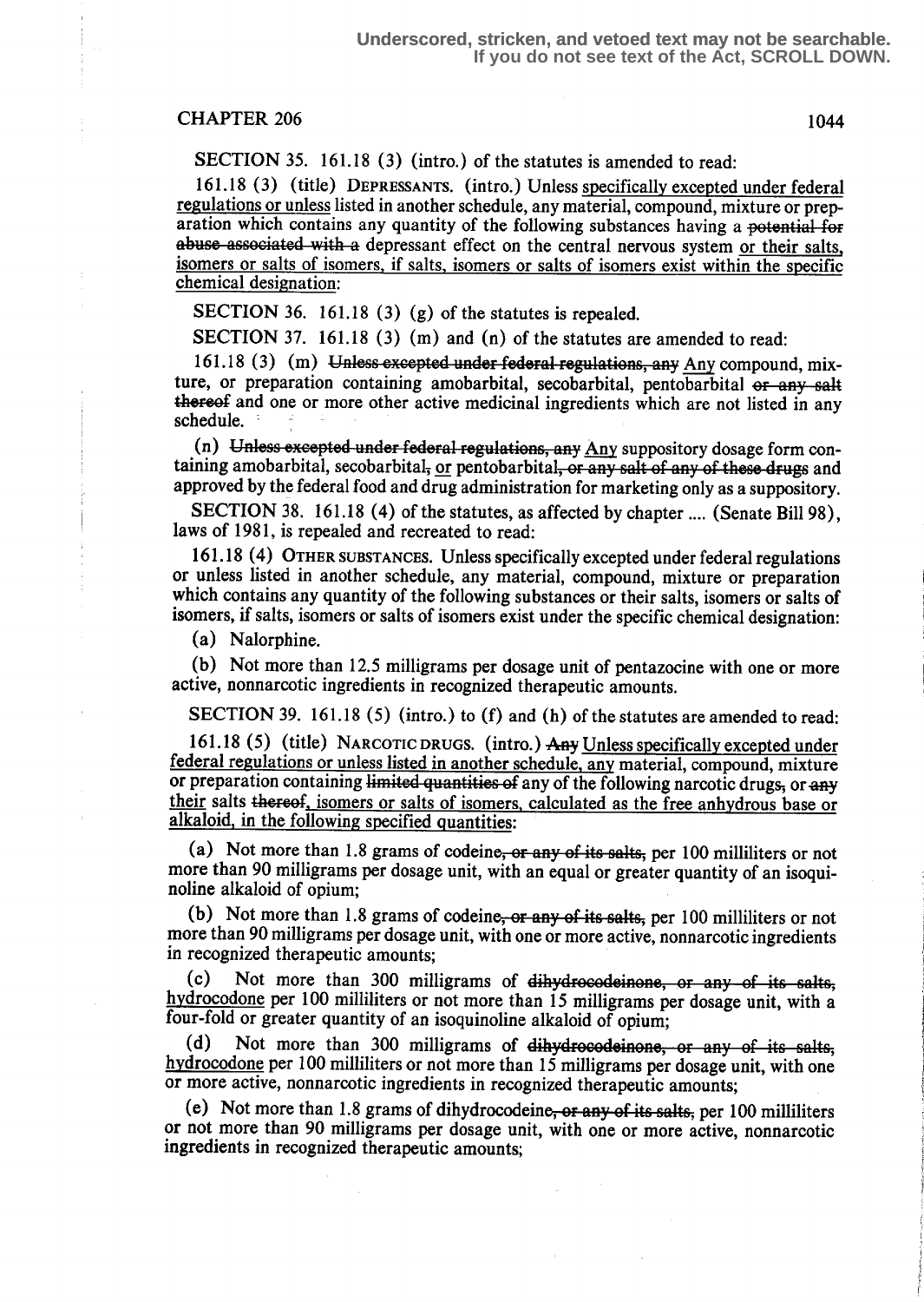1045 CHAPTER 206

(f) Not more than 300 milligrams of ethylmorphine<del>, or any of its salts,</del> per 100 milliliters or not more than 15 milligrams per dosage unit, with one or more ingredients in recognized therapeutic amounts;

(h) Not more than 50 milligrams of morphine, or any of its salts, per 100 milliliters or per 100 grams with one or more active, nonnarcotic ingredients in recognized therapeutic amounts.

SECTION 40. 161.18 (6) (title) of the statutes is created to read:

 $161.18$  (6) (title) EXCEPTIONS.

SECTION 41.  $161.20$  (1) (title) of the statutes is created to read:

161 .20 (1) (title) INCLUDED SUBSTANCES.

SECTION 42. 161.20 (2) (intro.) of the statutes is amended to read:

<sup>161</sup> .20 (2) (title) DEPRESSANTS. (intro .) Any Unless specifically excepted under federal regulations or unless listed in another schedule, any material, compound, mixture or preparation which contains any quantity of the following substances having a potential for abuse associated with a depressant effect on the central nervous system or their salts, isomers or salts of isomers, if salts, isomers or salts of isomers exist under the specific chemical designation:

SECTION 42g. 161.20 (2) (a) of the statutes is renumbered 161.20 (2) (am).

SECTION 42 $r$ . 161.20 (2) (a) of the statutes is created to read:

161 .20 (2) (a) Alprazolam;

SECTION 43. 161.20 (2) (cp) of the statutes is repealed and recreated to read:

161.20 (2) (cp) Clorazepate;

SECTION 43m. 161.20 (2) (eo) of the statutes is created to read:

161 .20 (2) (eo) Halazepam;

SECTION 44.  $161.20$  (2) (er) of the statutes is created to read:

161 .20 (2) (er) Lorazepam;

SECTION 45. 161.20 (2) (n) of the statutes is renumbered 161.20 (2) (ew) and amended to read:

161.20 (2) (ew) Mebutamate.;

SECTION 46. 161.20 (2) (n) and (o) of the statutes are created to read:

161 .20 (2) (n) Temazepam;

(o) N,N'-dimethyl-1, 2-diphenylethylamine, commonly known as "SPA".

SECTION 47. 161.20  $(2m)$  (intro.) of the statutes is amended to read:

<sup>161</sup> .20 (2m) (title) STIMULANTS. (intro.) Any Unless specifically excepted under federal regulations or unless listed in another schedule, any material, compound, mixture, or preparation which contains any quantity of the following substances having a potential for abuse associated with a stimulant effect on the central nervous system or their salts, isomers or salts of isomers, if salts, isomers or salts of isomers exist under the specific chemical designation:

SECTION 48. 161.20  $(2m)$  (e) of the statutes is created to read:

161.20 (2m) (e) Pipradrol.

SECTION 49. 161.20  $(3)$  of the statutes is renumbered 161.20  $(5)$ .

SECTION 50. 161.20 (3) of the statutes is created to read:

161.20 (3) NARCOTIC DRUGS CONTAINING NONNARCOTIC ACTIVE MEDICINAL INGRE-DIENTS. Any compound, mixture or preparation containing limited quantities of any of the following narcotic drugs or their salts, isomers or salts of isomers, calculated as the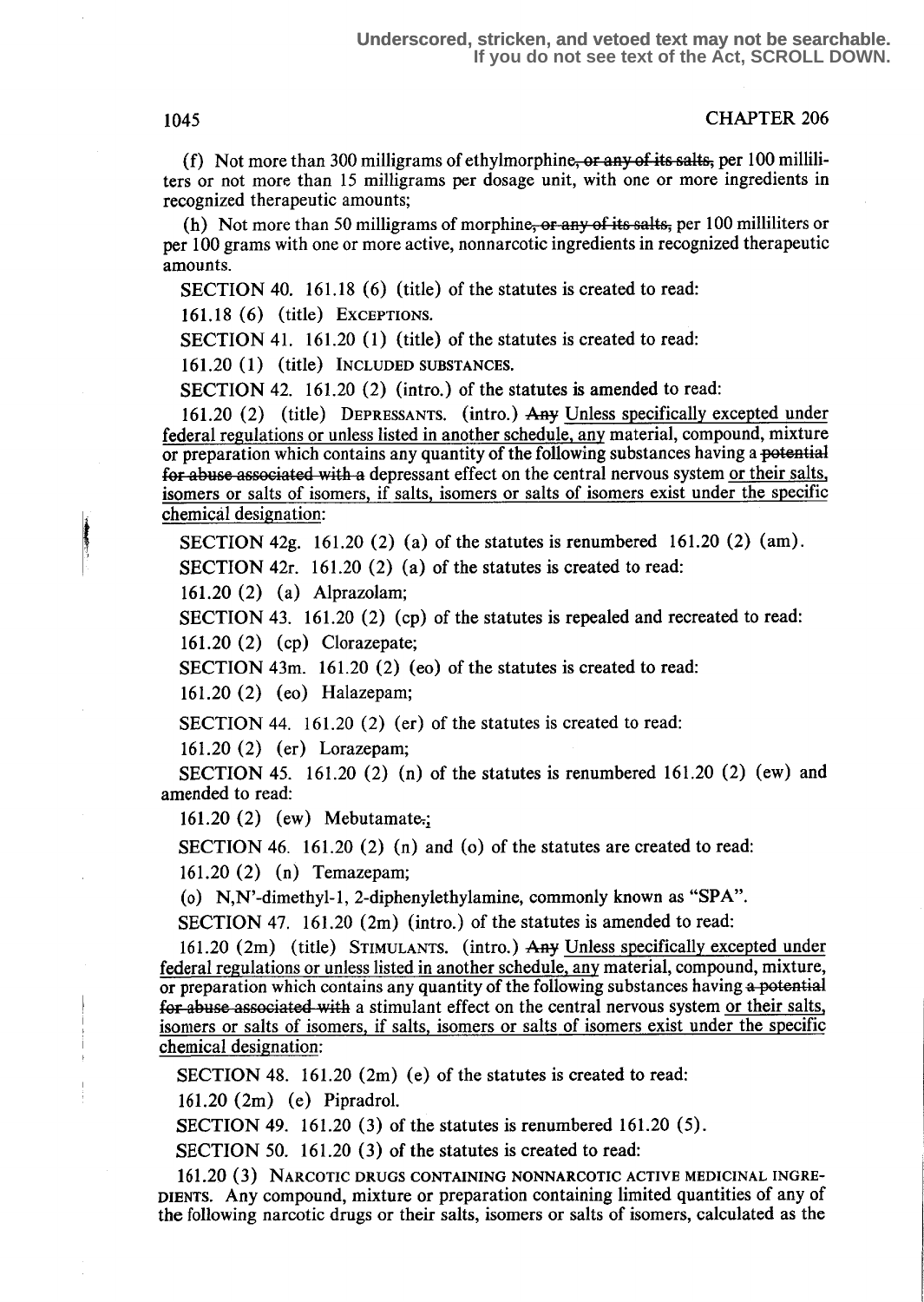free anhydrous base or alkaloid, which also contains one or more nonnarcotic, active medicinal ingredients in sufficient proportion to confer upon the compound, mixture or preparation valuable medicinal qualities other than those possessed by the narcotic drug alone:

(a) Not more than 1.0 milligrams of difenoxin and not less than 25 micrograms of atropine sulfate per dosage unit.

SECTION 51. 161.20 (4) (intro.) of the statutes is amended to read:

161.20 (4) (title) OTHER SUBSTANCES. (intro.) Other substances. Unless specifically excepted under federal regulations or unless listed in another schedule, any material, compound, mixture or preparation which contains any quantity of the following substances, including its or their salts:

SECTION 52.  $161.20(5)$  (title) of the statutes is created to read:

161 .20 (5) (title) EXCEPTIONS.

SECTION 53. 161.22 (1) (title) of the statutes is created to read:

161.22 (1) (title) INCLUDED SUBSTANCES .

SECTION 54. 161.22 (2) (intro.) to (d) of the statutes are amended to read:

161.22 (2) (title) NARCOTIC DRUGS CONTAINING NONNARCOTIC ACTIVE MEDICINAL INGREDIENTS. (intro . ) Any compound, mixture or preparation containing limited quantities of any of the following narcotic drugs or their salts, isomers or salts of isomers, calculated as the free anhydrous base or alkaloid, which also contains one or more nonnarcotic, active medicinal ingredients in sufficient proportion to confer upon the compound, mixture or preparation, valuable medicinal qualities other than those possessed by the narcotic drug alone:

(a) Not more than 200 milligrams of codeine,  $\overline{or}$  any of its salts, per 100 milliliters or per  $100$  grams;

(b) Not more than 100 milligrams of dihydrocodeine, or any of its salts, per 100 milliliters or per 100 grams;.

(c) Not more than 100 milligrams of ethylmorphine, or any of its salts, per 100 milliliters or per 100 grams;.

(d) Not more than 2.5 milligrams of diphenoxylate and not less than 25 micrograms of atropine sulfate per dosage unit;.

SECTION 55. 161.22 (2) (f) and (3) of the statutes are created to read:

161 .22 (2) (f) Not more than 0.5 milligrams of difenoxin and not less than 25 micrograms of atropine sulfate per dosage unit.

(3) OTHER SUBSTANCES. Unless specifically excepted under federal regulations or unless listed in another schedule, any quantity of the following substances or their salts, isomers or salts of isomers, if salts, isomers or salts of isomers exist under the specific chemical designation:

(a) Loperamide.

SECTION 56. 161.23 (5) of the statutes is amended to read:

161.23 (5) That no person may purchase more than  $48$  ounces of such a substance product containing opium or more than 4 ounces of a product containing any other schedule V substance within a 48-hour period without the authorization of a physician, dentist or veterinarian nor may more than 4 S ounces of a product containing opium or more than 4 ounces of a product containing any other schedule V substance be in the possession of any person other than a physician, dentist, veterinarian or pharmacist at any time without the authorization of a physician, dentist or veterinarian.